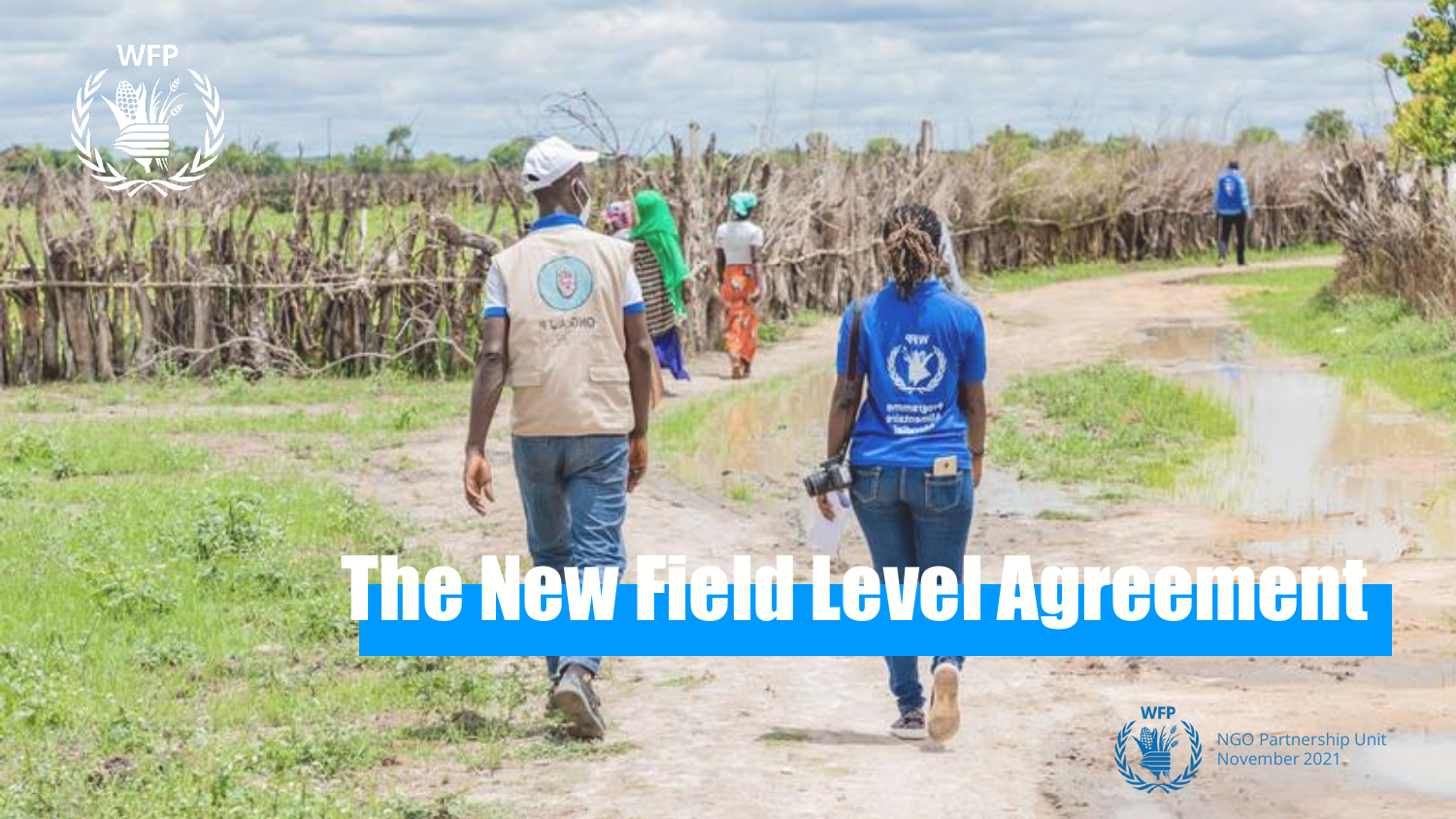### What you need to know: A self presenting presentation *Introductory phase October-November 2021*

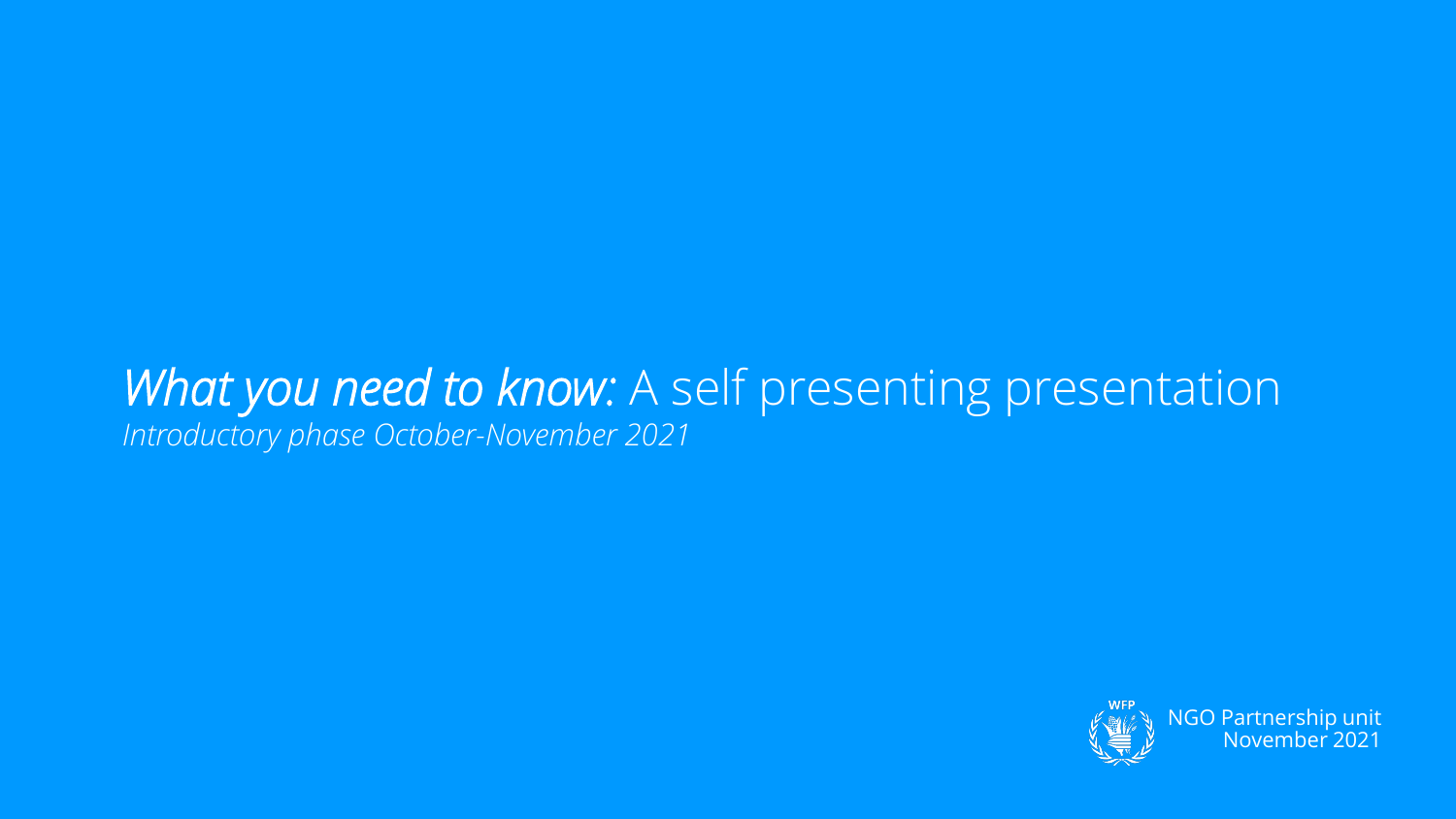

#### \*\* The old FLA template \*\*

Everything in one lengthy Word document with data scattered throughout

- General Conditions
- Annex 1a Food Distribution and Related Activities
- Annex 1b Cash Distribution Activities
- Annex 1c Vouchers Monetization
- Annex 1d Implementation and Monitoring of Cash and Vouchers Activities
- Annex 2 Plan of Operations
- Annex 3 Project Proposal
- Annex 4 Budget
- Annex 5 Letters of Authorization and
	- Addendums
- Annex 6 Gender, Principles, Protection and AAP

#### We heard:

- ❖ Difficult to manage
- ❖ Heavy to transmit
- ❖ Hard to keep up to date

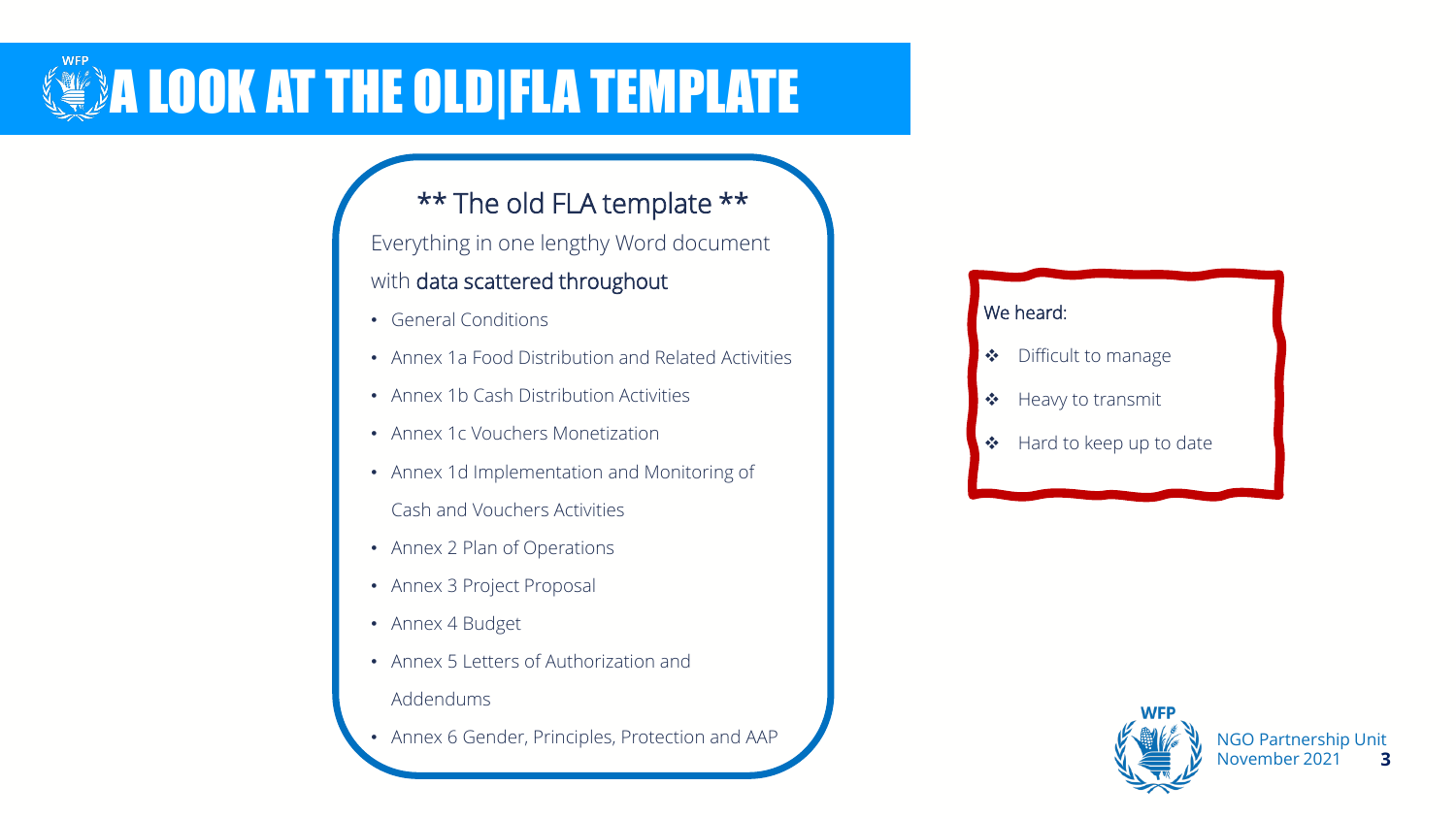

### THE 2021 FLA TEMPLATE – More user-friendly and streamlined



**4**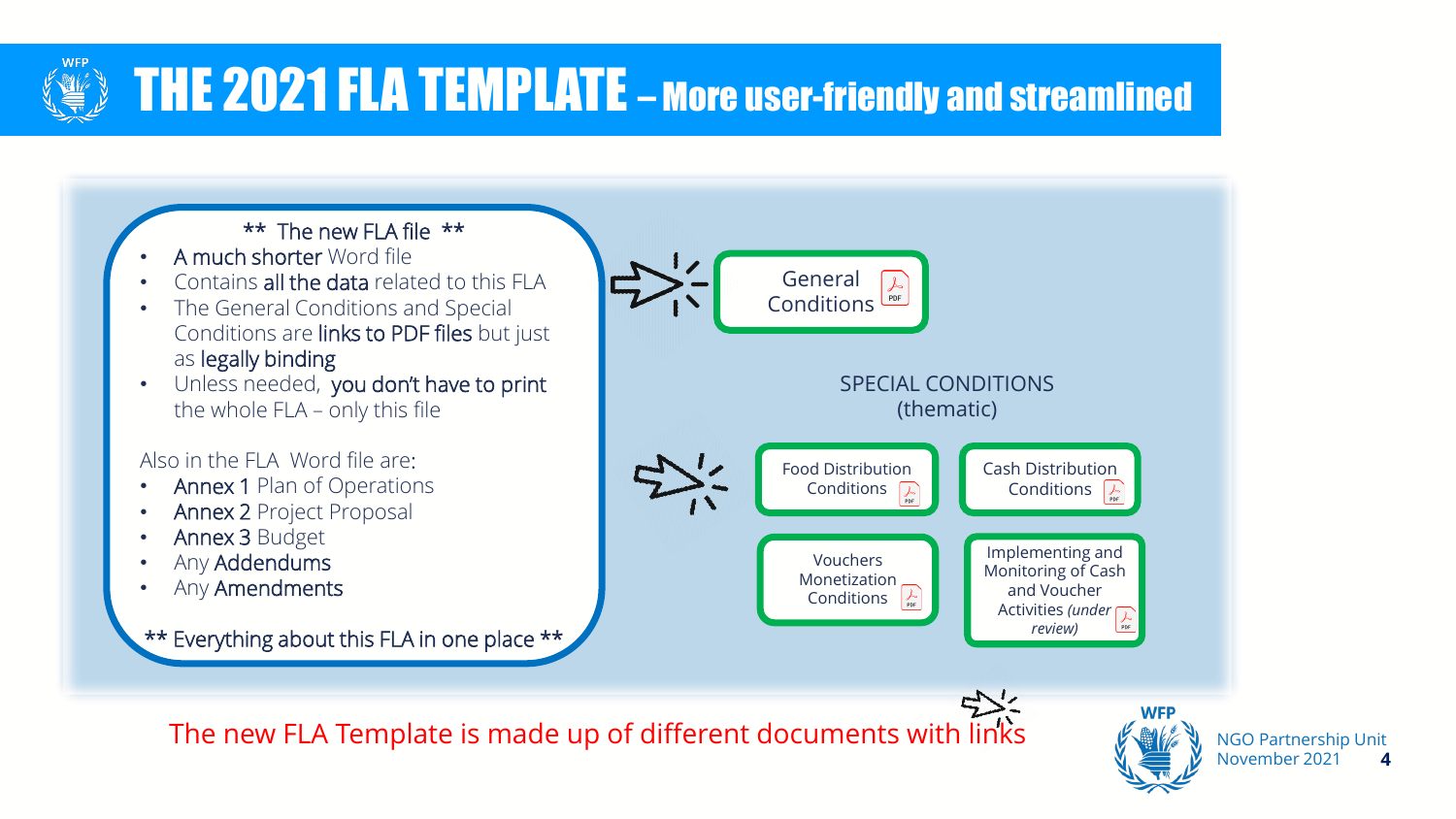

### WHAT'S NEW? - Easy to see what type of FLA

- 1) This Field Level Agreement;
- WFP General Conditions of the Field Level Agreement [2021.V01.EN];
- 3) The selected WFP Special Conditions for this Field Level Agreement:

⊠ Food Distribution [2021.V01.EN]

Cash Distribution Activities [2021.V01.EN]

Vouchers Monetization [2021.V01.EN]

Implementation and Monitoring of Cash & Vouchers Activities [2021.V01.EN]1

In the new template, it is easy to see which Special Conditions apply to this FLA so that **you can focus on them**.

By introducing a clearer, easier to use template that offers the possibility to access all relevant information from the same document we are setting the ground for the upcoming **digitalization process of the FLA.**



**5**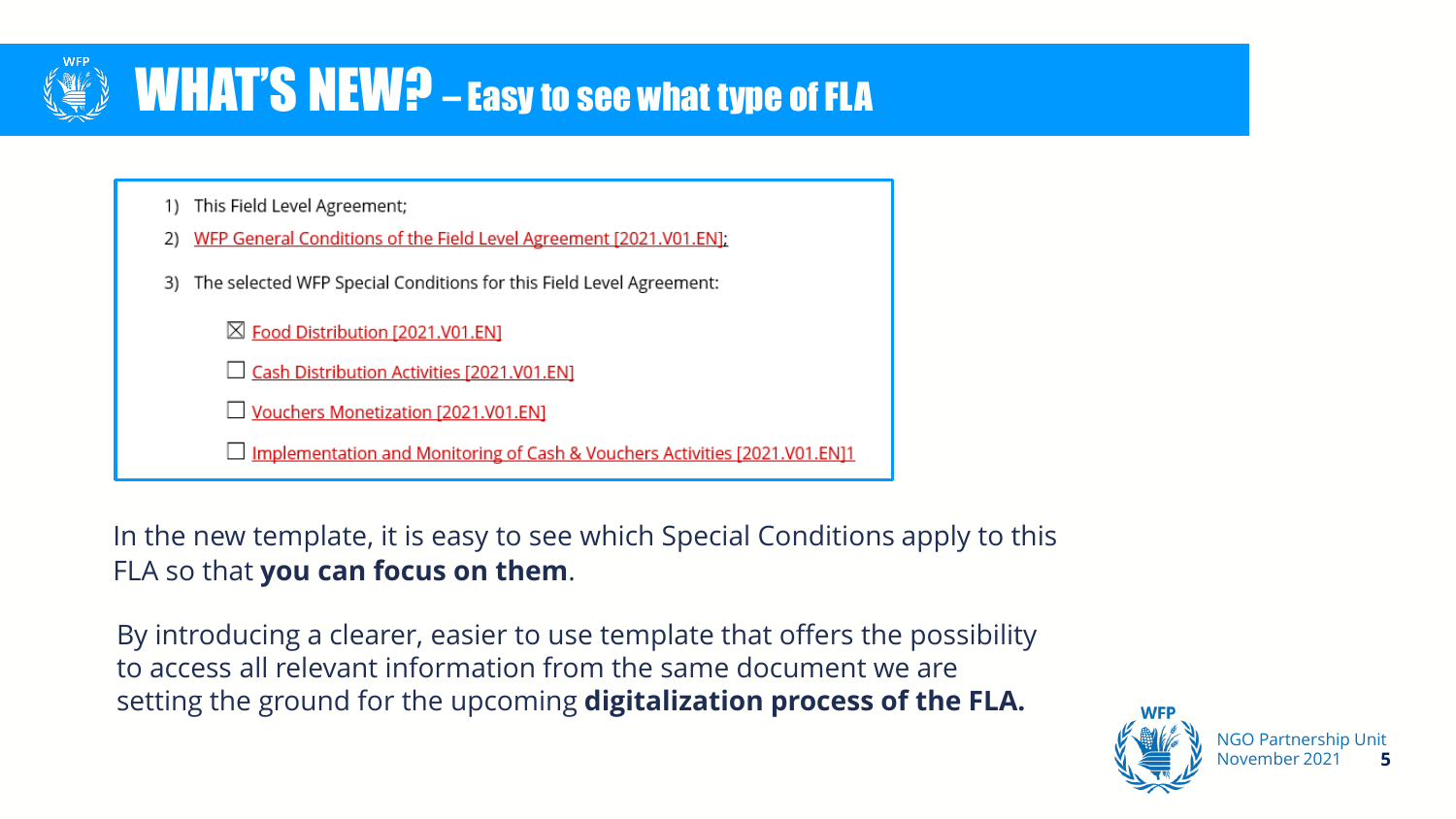

- ❖ Clause 2.1e The inclusion of "disability" in the list of beneficiary impartialities
- ❖ Clause 2.2: New 2020 WFP Protection and Accountability Policy referenced. Now the old Annex 6 is no longer needed as its clauses are covered by this policy and the existing Gender Policy
- ❖ Clause 9 Protection from Sexual Exploitation and Abuse (PSEA) clauses updated
- ❖ Clause 13 Anti-Fraud and Anti-Corruption (AFAC) clauses updated.

**The other clauses in the General Conditions, the Special Conditions and the Budget template remain the same**.

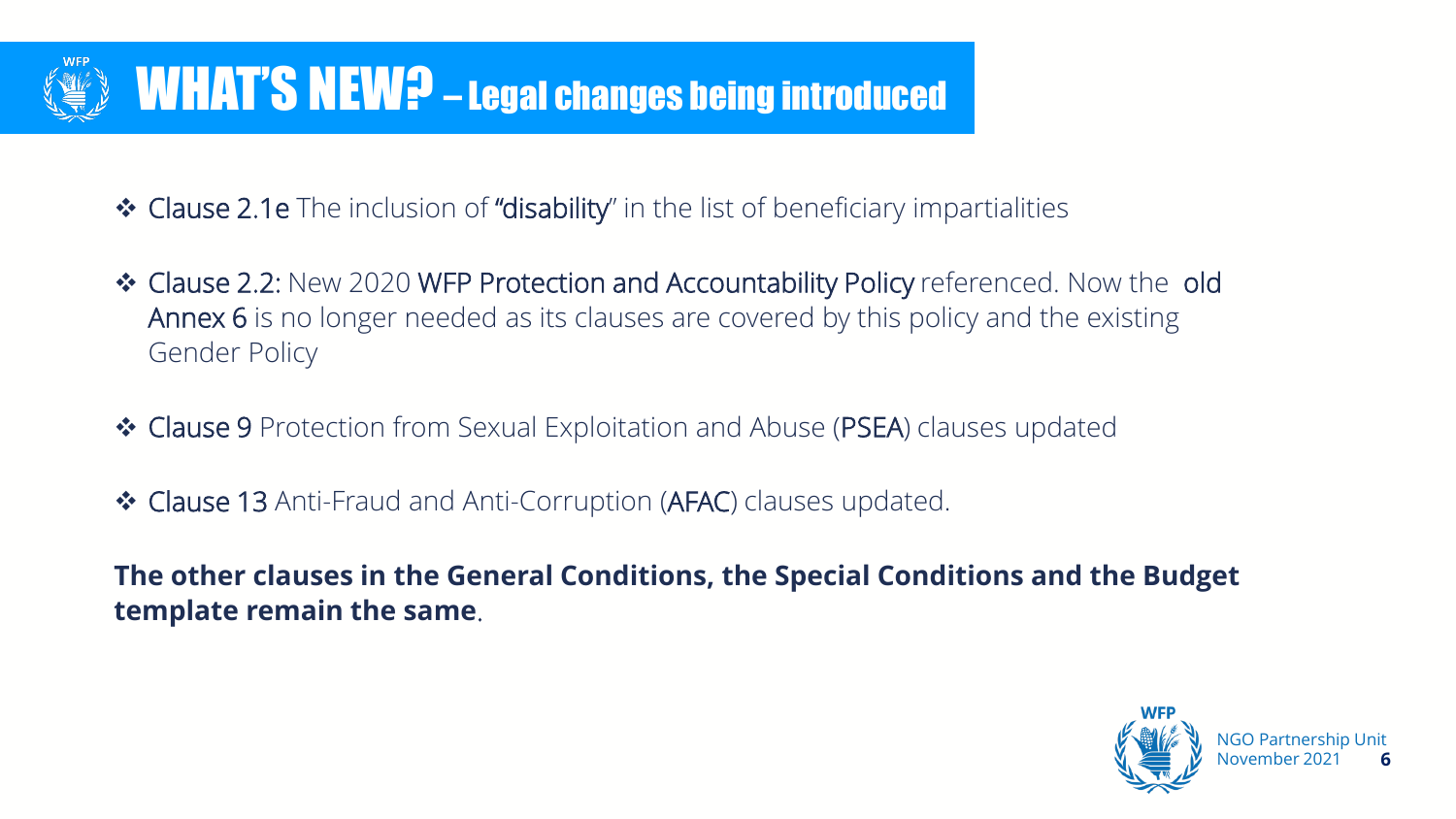

### **USER SUPPORT** – Easy access to key documents

9 Prevention of sexual exploitation and abuse

The NGO partner commits to respecting the cited policies and guidelines.

#### **SUPPORT BOX**

| Policies and directives |                                                                                                                            |
|-------------------------|----------------------------------------------------------------------------------------------------------------------------|
|                         | Secretary-General's Bulletin Special measures for protection from sexual<br>exploitation and sexual abuse (ST/SGB/2003/13) |
| Clause 9.1              | Statement of Commitment on Eliminating Sexual Abuse and Abuse by UN and<br>Non-UN Personnel of 4 December 2006             |
| <b>Further</b>          | What's new in the PSEA clauses                                                                                             |
| <b>Support</b>          | Advanced ELA module - A focus on PSEA and AEAC                                                                             |
|                         |                                                                                                                            |



IASC Learning Package on Protection from Sexual Misconduct for UN partner organizations



Policies and directives referenced in the FLA can be [accessed directly from the Field Level Agreement](https://ngoguidance.manuals.wfp.org/en/partnership-cycle-phase-ii-negotiating-the-field-level-agreement/the-field-level-agreemennt/)  **Guidance** 

#### As well as learning tools, links to relevant initiatives and more.



NGO Partnership Unit October 2021 **7**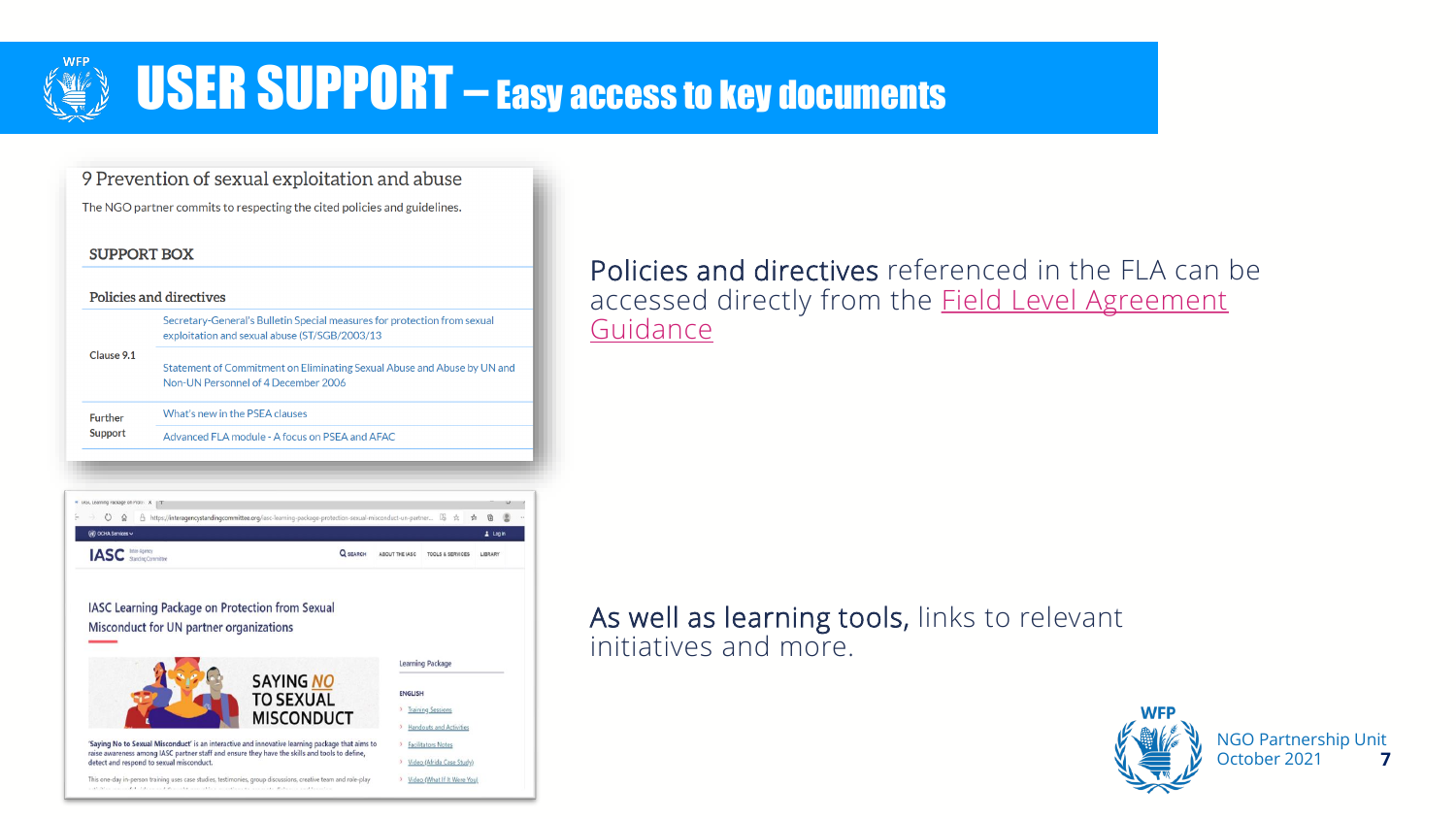

### WHERE WE ARE NOW and what's coming up

- Setting in place a new way of managing the FLA moving towards end-to-end digitization
- Legal clauses can be more regularly updated to keep in line with realities such as policies adopted by the Executive Board.
- More changes to the legal clauses will be coming soon including Data Protection Conditions
- Setting in place good communication frameworks to make sure FLA users are kept informed of the changes and have the support they need
- Extensive guidance and support being made available to WFP and CPs

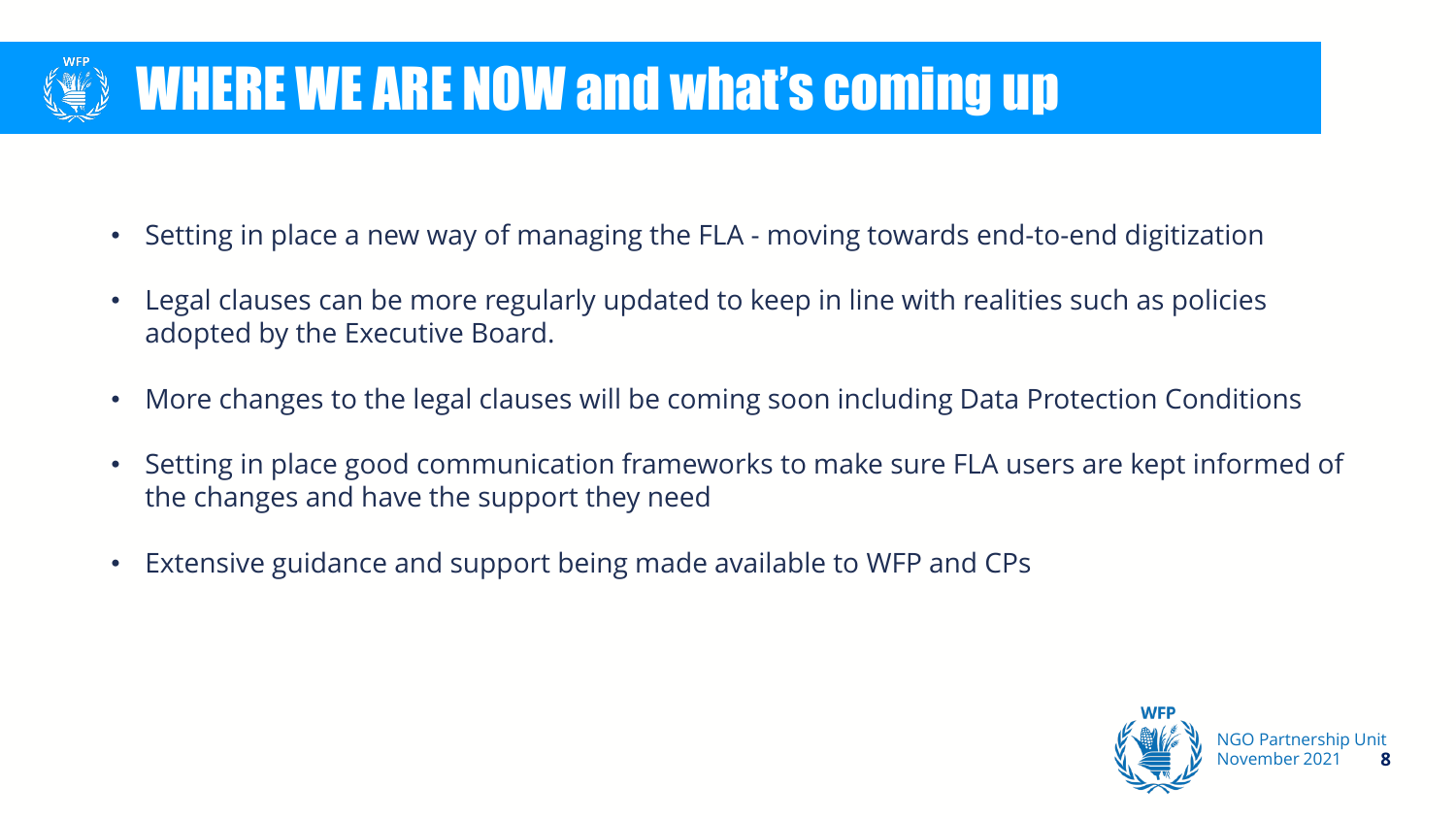

### **2021 FLA TEMPLATE links and support**



The 2021 FLA Template for staff and CPs: [WFP.org Field Level Agreement Template](https://www.wfp.org/field-level-agreement-fla-2021-v01)

Links to guidance and support on WFP Go:

[2021 Field Level Agreement Support Page](https://www.wfp.org/partnering-with-wfp-for-ngos)

#### [Also see:](https://docs.wfp.org/api/documents/WFP-0000132146/download/)

[5 Things to know about the 2021 FLA Template](https://docs.wfp.org/api/documents/WFP-0000123730/download/?_ga=2.190773803.1294832108.1637569084-1716845223.1631692660)

[A quick guide to the new FLA template](https://docs.wfp.org/api/documents/WFP-0000134232/download/)

[UN Partner Portal](https://unpartnerportalcso.zendesk.com/hc/en-us/articles/360061487154-Field-Level-Agreement-FLA-2021-V01)